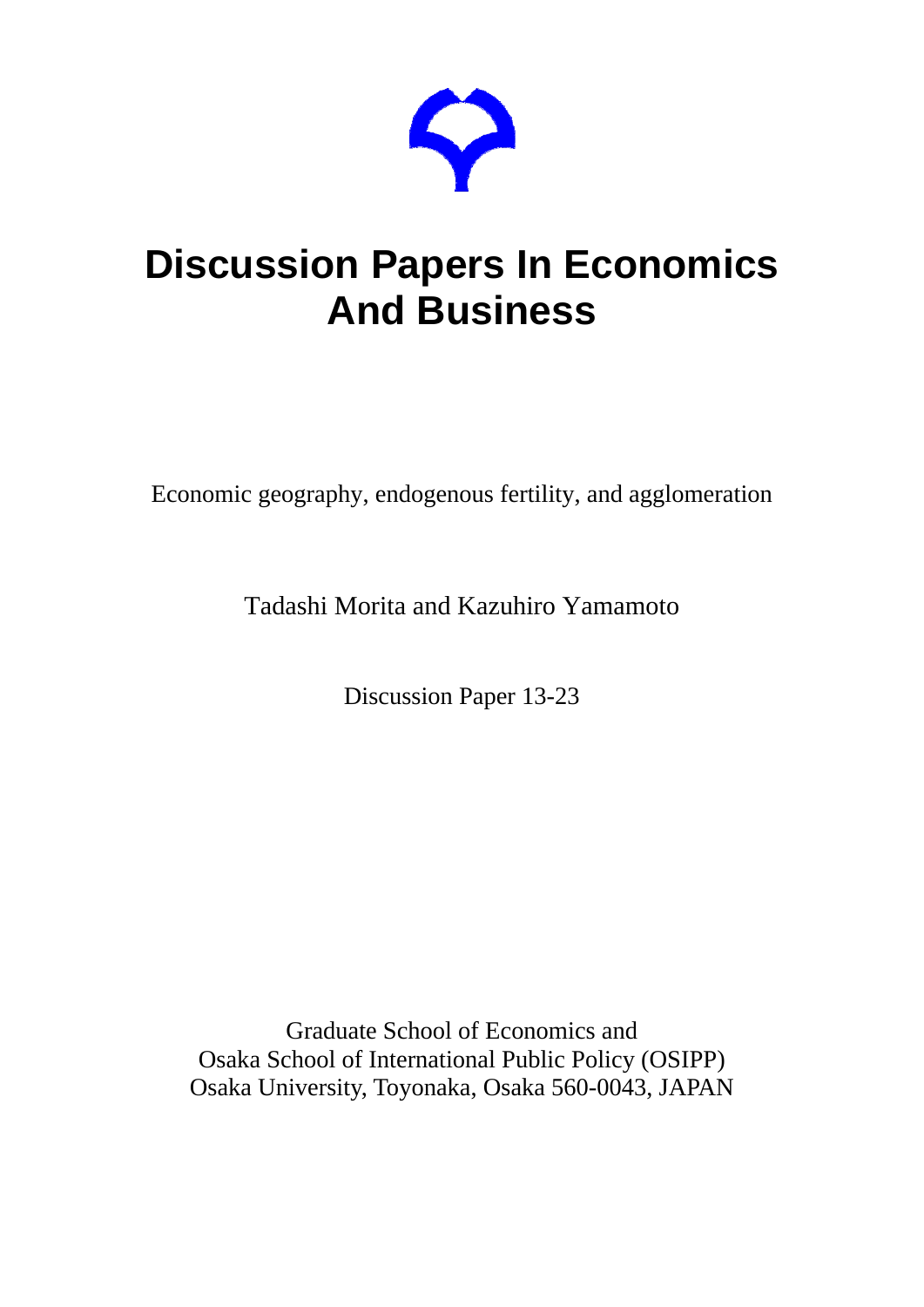Economic geography, endogenous fertility, and agglomeration

## Tadashi Morita and Kazuhiro Yamamoto

Discussion Paper 13-23

September 2013

Graduate School of Economics and Osaka School of International Public Policy (OSIPP) Osaka University, Toyonaka, Osaka 560-0043, JAPAN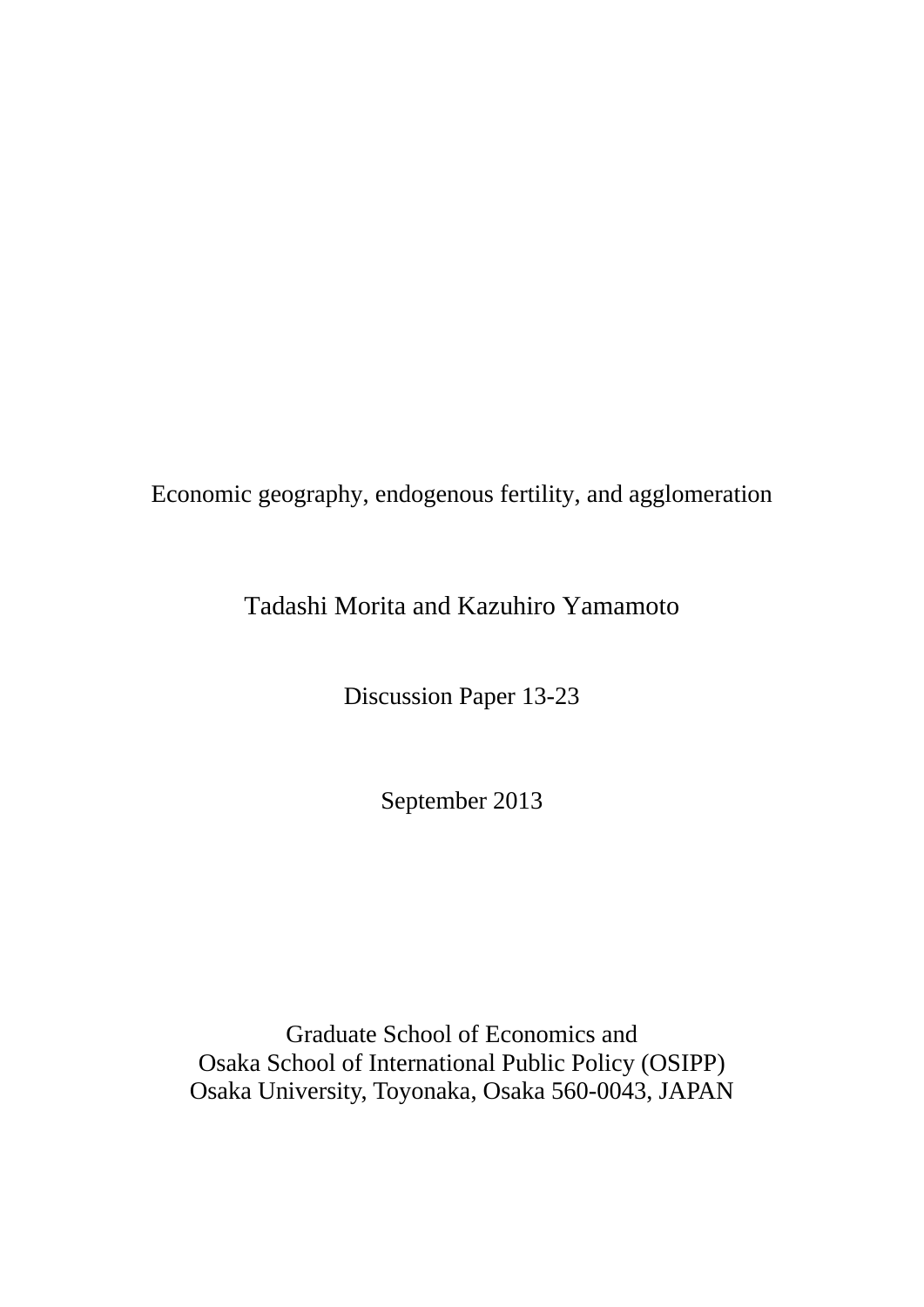# Economic geography, endogenous fertility, and agglomeration

Tadashi Morita\* Kazuhiro Yamamoto<sup>†</sup>

September 6, 2013

#### Abstract

In this paper, we construct an interregional trade model that has endogenous fertility rates in the manner of Helpman and Krugman (1985). The presented model shows that fertility rates in a large region become lower than those in a small region because of the agglomeration of manufacturing firms in the former. The agglomeration of firms in a region lowers the relative price of manufactured goods to child rearing costs, which raises the fertility rates.

We also find that a decline in transportation costs results in the agglomeration of manufacturing Örms, which lowers fertility rates in both large and small regions. Finally, we extend our two-region model to a multi-region model and find that the number of manufacturing firms in larger regions is always greater than that in smaller regions, meaning that fertility rates in the former are always lower than those in the latter.

JEL Classification: J13, R10

Keywords: agglomeration, fertility rates, transportation costs, consumerism

Faculty of Economics, Osaka Gakuin University, E-mail address: t-morita@ogu.ac.jp

yGraduate School of Economics, Osaka University, E-mail address: yamamoto@econ.osakau.ac.jp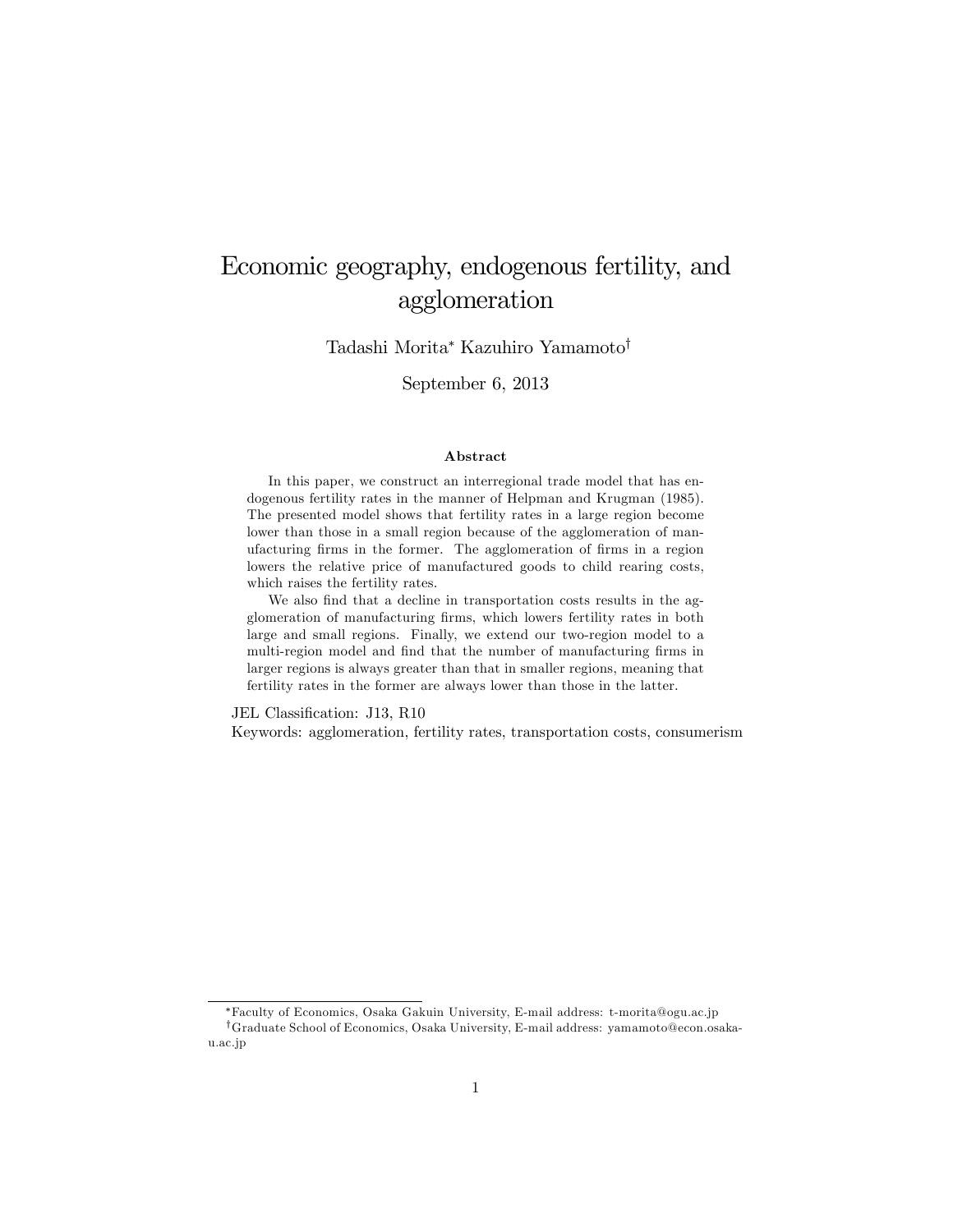#### 1 Introduction

Fertility rates have decreased in developed countries to the point that a low fertility rate is characteristic of a modern developed economy. For example, from 1960 to 2000, the total fertility rate decreased from 2.00 to 1.36 in Japan, from 2.72 to 1.64 in the UK, from 2.37 to 1.36 in Germany, from 2.73 to 1.88 in France, from 2.20 to 1.54 in Sweden, and from 3.64 to 2.06 in the US (Cabinet Office, Government of Japan  $(2004)$ ).

Further, fertility rates in regions that have a high population density are lower than those in low population density regions. For example, in Japan, the prefectural-level total fertility rates in 2000 were only 1.07 in Tokyo, 1.28 in Kyoto, and 1.31 in Osaka, which are areas that have large populations. By comparison, the total fertility rates were 1.62 in Tottori, 1.65 in Fukushima, and 1.67 in Saga, which are areas that have low populations and low population densities (National Vital Statistics Report (2010)). We can also observe a similar trend in the US: in 2008, total fertility rates in populous states such as Massachusetts, New York, Pennsylvania, and Connecticut were less than 2, whereas those in the less densely populated states of Utah, Idaho, Alaska, and Texas were well above 2 (National Vital Statistics Report (2010)). <sup>1</sup>

The similar trend can be observed in the data which involves the difference of fertility rates across countries. Simon and Tamura (2009) find a strong negative relationship between population density and fertility rates in European countries and Canada, too. Figure 1 plots the relationship between fertility rates and population density in EU countries in 2010 based on data from Eurostat. The straight line in the Ögure is the regression line. This Ögure highlights that fertility rates are lower in the more density populated EU countries. Based on this trend, the present paper examines the driving forces behind these facts.<sup>2</sup>

Some researchers have stated that in modern industrialized countries, parents prefer to consume goods rather than bear children. For instance, Lutz (1996) points out that "consumerism" is the basis of the decline in fertility rates in modern developed countries:

Commentators often mention the increase in consumerism as a basic underlying cause for the recent fertility decline. The argument is that people would rather invest in pleasures for themselves than in children; they would rather buy a new car than have another child; they would rather spend their time watching TV than changing diapers. (p. 273)

In this paper, we propose a model in which "consumerism"—proxied by the agglomeration of manufacturing Örms in a large region and a decline in transportation costs of manufactured goods—lowers fertility rates. We find that (i) fertility rates in the large region, which houses more manufacturing Örms, become lower than those in the small region and (ii) a decline in transportation

<sup>1</sup> Sato (2007) points out that high land rents and congestion diseconomies in highly populated regions lower fertility rates.

<sup>&</sup>lt;sup>2</sup>Generally, there is less international migration than interregional migration. The facts presented here show that fertility rates are higher in high population density regions irrespective of whether there is migration among regions.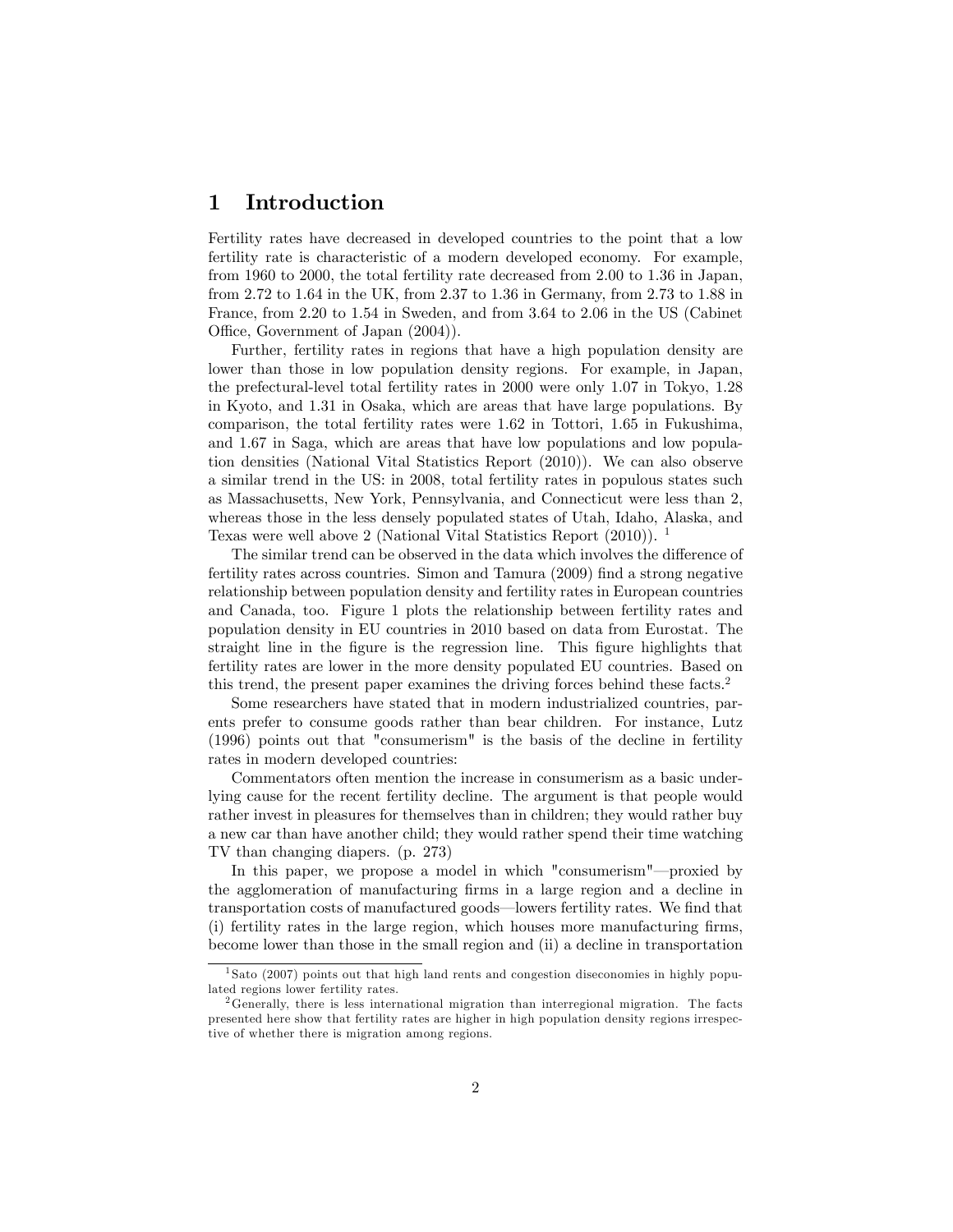costs results in the agglomeration of manufacturing firms in the large region and subsequently lowers the fertility rates in both the small and large regions.<sup>3</sup>

In the presented analysis, we assume that parents receive utility from both the consumption of differentiated goods and their number of children.<sup>4</sup> Parents allocate their fixed time to working or rearing children. Thus, there is a trade-off between nominal income and children. In our model, the agglomeration of manufacturing firms in a large region lowers the relative price of the differentiated goods in this region, since consumers can buy a variety of manufactured goods without incurring transportation costs. Thus, the agglomeration of manufacturing firms induces parents to extend their expenditure shares for differentiated goods. Through this mechanism, parents in the large region have fewer children, which explains the lower fertility rates seen in large regions compared with small ones.

In addition, the decline in transportation costs actually lowers fertility rates in all regions in our model. A decline in transportation costs lowers the relative price of differentiated goods in all regions, since consumers can purchase manufactured goods that are produced in other regions at lower prices, allowing parents to extend their expenditure shares for differentiated goods and resulting in a decrease in their number of children. Interregional transportation costs tend to be relatively low in developed countries because of the existence of transportation infrastructures such as highways, railroads, and airports as well as innovative transportation technology. Such a decline in transportation costs lowers fertility rates.

Theoretically, this paper presents a tractable interregional trade model in the mold of the models that have endogenous fertility rates proposed by Krugman (1980), Helpman and Krugman (1985), and Fujita, Krugman, and Venables  $(1999)$ . These authors present Dixit-Stiglitz  $(1977)$ -type monopolistic competition models in which the interregional trade of differentiated goods incurs transportation costs and differentiated goods are produced by monopolistically competitive firms whose production functions are under increasing returns to scale. They show that manufacturing firms agglomerate in large regions, leading to a decline in transportation costs. The model proposed herein also suggests that manufacturing firms agglomerate in the large region, lowering fertility rates in this region.

Many studies have also presented models that have endogenous fertility rates. For example, Becker, Murphy, and Tamura (1991) present a model in which fertility is closely related to the accumulation of human capital. In their model, parents obtain utility not only from consumption but also from the quantity and quality of their children. Parents allocate a fixed amount of time to working, parenting, and educating their children. Hence, there is a quantity/quality trade-off for parents based on their optimum number of children and their qualities. Authors such as Galor and Weil (2000), Tamura (2002), Kalemli-Ozcan,

 ${}^{3}$ In this paper, agents that engage in "consumerism" spend a larger share of their incomes (time) on consumption than they do on rearing children.

<sup>4</sup> Becker, Murphy, and Tamura (1991), Eckstein and Wolpin (1985), and Galor and Weil (1996, 2000), among others, assume that parents receive utility from their number of children.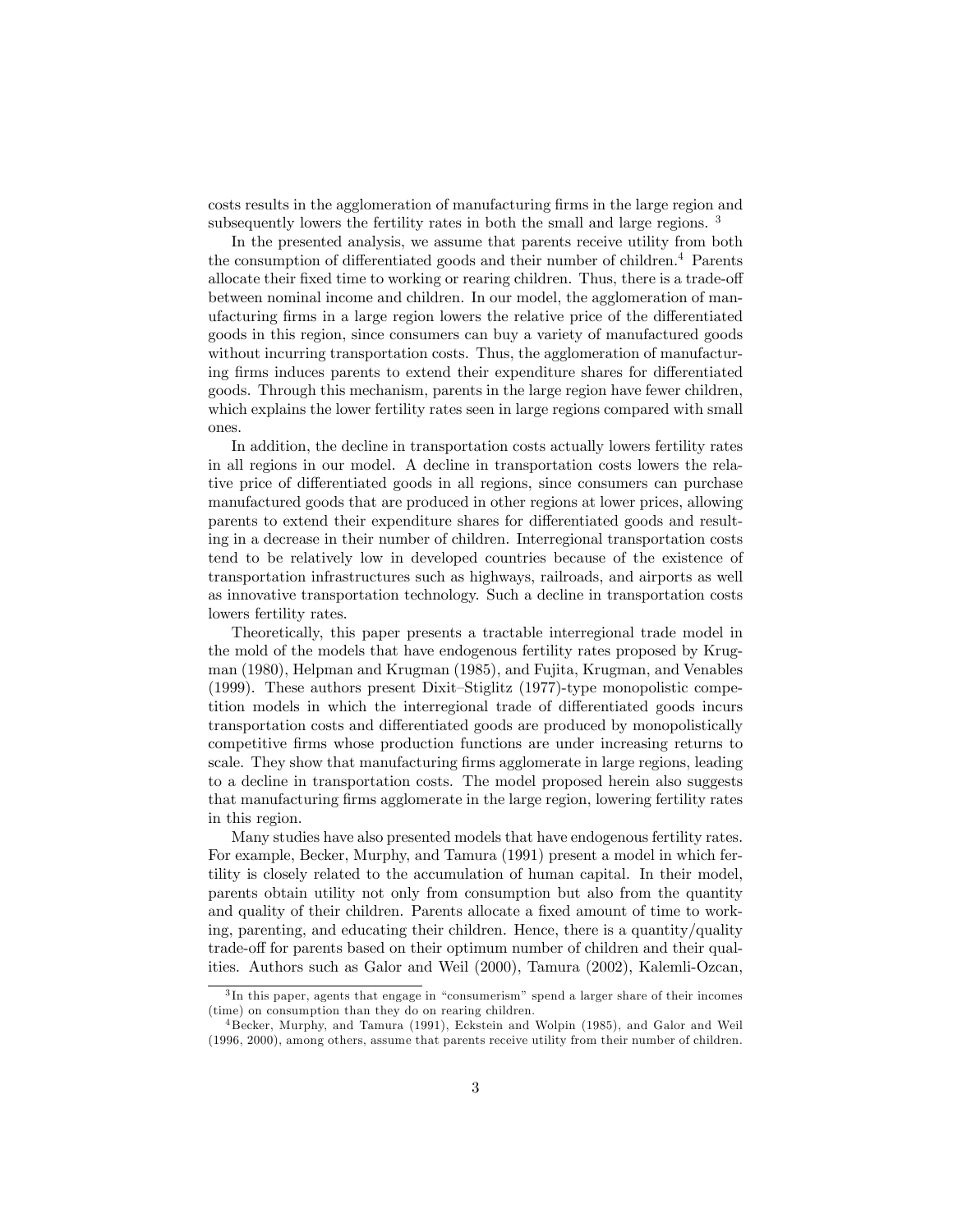Ryder, and Weil (2000), and Kalemli-Ozcan (2002, 2003) all follow Becker, Murphy, and Tamura (1991) by constructing models with a quantity/quality trade-off.

Other types of endogenous fertility rate models have also been proposed in the literature. Sato and Yamamoto (2005), for example, construct a model in which urbanization induces an agglomeration economy and congestion diseconomies and fertility rates decrease with urbanization. In their model, the agglomeration economy raises parents' incomes, which increases fertility rates owing to the income effect and reduces fertility rates owing to the substitution effect, whereas congestion diseconomies lower parents' incomes, which reduces fertility rates. Sato and Yamamoto  $(2005)$  show that the substitution effect and congestion diseconomies overcome the income effect of an agglomeration economy and urbanization, concluding that economic growth reduces fertility rates. Similar to the present paper, Sato (2007) also examines regional variations in fertility rates but overlooks the decline of fertility rates in developed countries, while Maruyama and Yamamoto (2010) focus on the relationship between fertility rates and economic growth, whereas this paper is interested in the regional variation of fertility rates and the agglomeration of manufacturing firms.

The remainder of this paper is organized as follows. Section 2 presents the model. In Section 3, we analyze the model and present the results. Section 4 extends our two-region model to a multi-region model and shows that manufacturing Örms agglomerate in larger regions and that the fertility rates in these regions subsequently drop. Section 5 concludes.

#### 2 The model

There are two regions, 1 and 2. Variables that refer to region 1 have the subscript 1 and those that refer to region 2 have the subscript 2. Each region is endowed with a fixed amount of labor,  $L_1$  and  $L_2$ , respectively, while region 1 is larger than region 2:  $L_1 > L_2$ .<sup>5</sup> We assume that agents in both regions obtain utility from the consumption of homogeneous agricultural goods and differentiated manufactured goods as well as their number of children. Labor can be used to produce agricultural goods and differentiated manufactured goods, and/or to rear their children. While labor can be mobile between sectors in the same region, it cannot be mobile between different regions.

The utility function of the agent in region  $i$   $(i = 1, 2)$  is given by

$$
U_i = A_i + \frac{1}{\mu} \left[ C_i^{\alpha} m_i^{1-\alpha} \right]^{\mu}, \qquad (1)
$$

 ${}^{5}$ In our model, there is no interregional migration. As discussed in the Introduction, fertility rates are higher in high population density regions irrespective of whether there is migration among areas. Because our focus in this paper is to examine the mechanism behind this trend, we assume no interregional migration for analytical simplicity.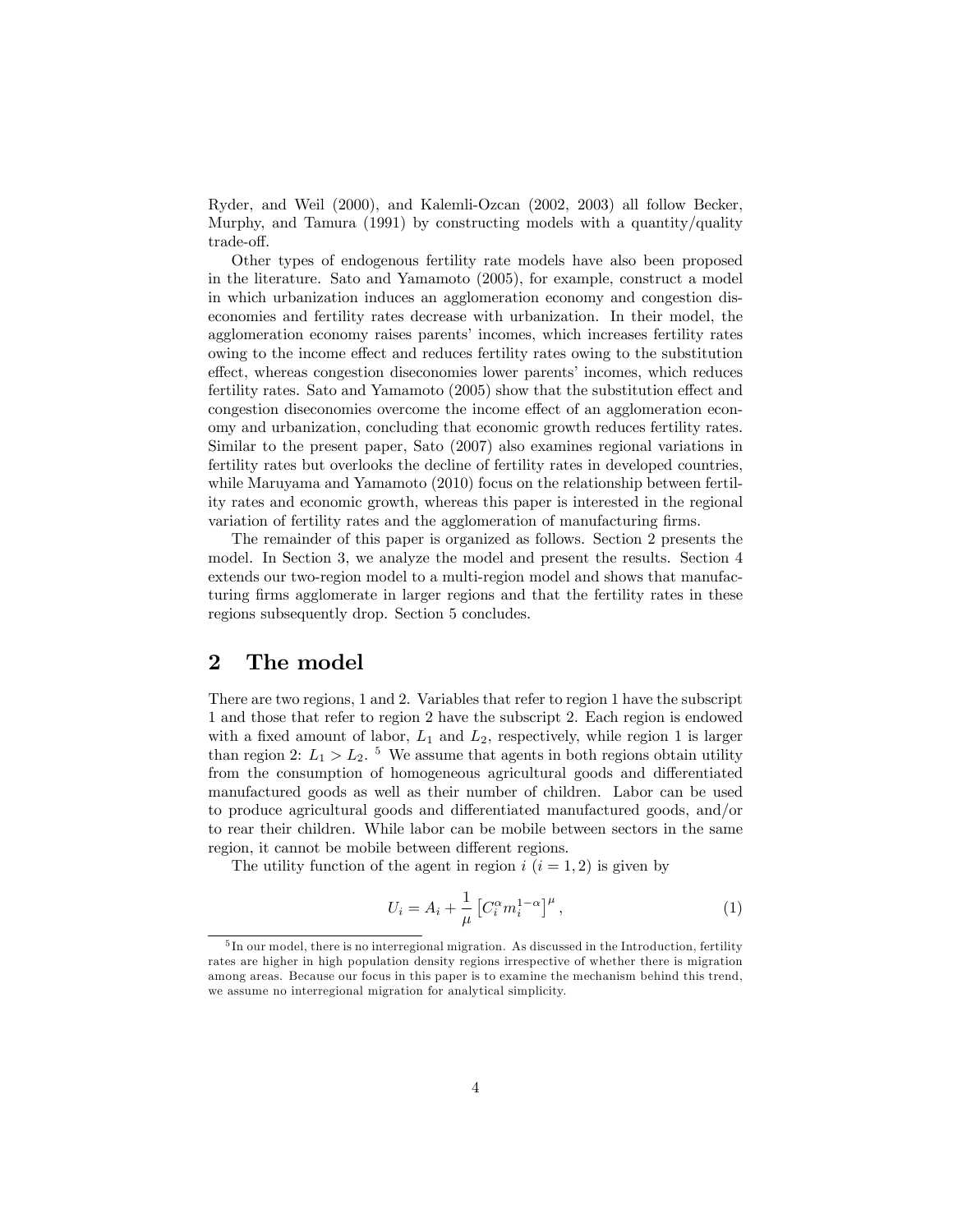where

$$
C_i = \left[ \int_0^{n_i} x_i^i(j)^{\rho} dj + \int_0^{n_{i'}} x_i^{i'}(j')^{\rho} dj' \right]^{\frac{1}{\rho}}, \ 0 < \rho < 1, \ \rho > \alpha \mu, \ i, i' \in \{1, 2\}, \ i \neq i' \tag{2}
$$

:

Here,  $A_i$  is the consumption of agricultural goods in region i,  $C_i$  is the consumption of manufactured goods in region *i*, and  $\mu$  is a positive parameter.  $x_k^l(j)$ denotes the consumption of manufactured goods variety  $j$  in region  $k$  produced in region l.  $n_i$  is the number of varieties produced by a firm in region i. <sup>6</sup> Here,  $\frac{1}{1-\rho}$  represents the elasticity of substitution among differentiated goods. We assume  $\rho > \alpha \mu$  to ensure the concavity of preferences over  $x_k^l(j)$ . Following Becker (1965) and others, we assume that if parents have a child, they use time to rear him or her. Their budget constraint thus becomes

$$
w_i(1 - \gamma m_i^{\phi}) = A_i + \int_0^{n_i} p_i^i(j)x_i(j)dj + \int_0^{n_{i'}} p_i^{i'}(j')x_i^{i'}(j')dj', \qquad (3)
$$

where  $p_k^l(j)$  denotes the price of manufactured goods variety j in region k produced in region l and  $w_i$  denotes the wage rate in region i.  $\gamma m_i^{\phi}$  is the cost of rearing children. We assume that the per capita cost of rearing children decreases with the number of children and that  $\mu(1-\alpha) < \phi < \frac{\mu(1-\alpha)}{1-\alpha\mu}$ . The condition  $\mu(1-\alpha) < \phi < \frac{\mu(1-\alpha)}{1-\alpha\mu}$  ensures that children are substitutional to differentiated goods. We take homogeneous agricultural goods as the numeraire.

Then, we can obtain the following demand functions:

$$
m_i = \left(\frac{w_i \gamma \phi}{1 - \alpha}\right)^{\frac{1 - \alpha \mu}{B}} \alpha^{-\frac{\alpha \mu}{B}} P_i^{\frac{\alpha \mu}{B}},\tag{4}
$$

$$
P_i = \left(\int_0^{n_1 + n_2} p_i(j)^{\frac{\rho}{\rho - 1}} dj\right)^{\frac{\rho - 1}{\rho}}, \tag{5}
$$

$$
x_i^l(j) = \left(\frac{w_i\gamma\phi}{1-\alpha}\right)^{\frac{\mu(1-\alpha)}{B}} \alpha^{\frac{\mu(1-\alpha)-\phi}{B}} p_i^l(j)^{\frac{1}{\rho-1}} P_i^{\frac{X}{B(1-\rho)}},\tag{6}
$$

where  $P_i$  is the "price index" in region i, while  $B = \mu(1 - \alpha) - \phi(1 - \alpha \mu) > 0$ and  $X = \rho \mu (1 - \alpha) - \phi (\rho - \alpha \mu) > 0$  because  $\mu (1 - \alpha) < \phi < \frac{\mu (1 - \alpha)}{1 - \alpha \mu}$ .

Next, we describe the production structure of the agricultural sector. The agricultural goods market is perfectly competitive. We assume that in both regions, one unit of agricultural goods is produced with one unit of labor and that the interregional trade of homogeneous goods incurs no transportation costs. Therefore, the equilibrium wages in the two regions are both one:  $w_1 =$  $w_2 = 1.$ 

In the manufacturing sector, firms operate under Dixit-Stiglitz (1977)-type monopolistic competition. Each manufacturing firm produces differentiated

<sup>&</sup>lt;sup>6</sup>The condition  $\phi > \mu(1-\alpha)$  ensures the second-order condition of the consumer problem.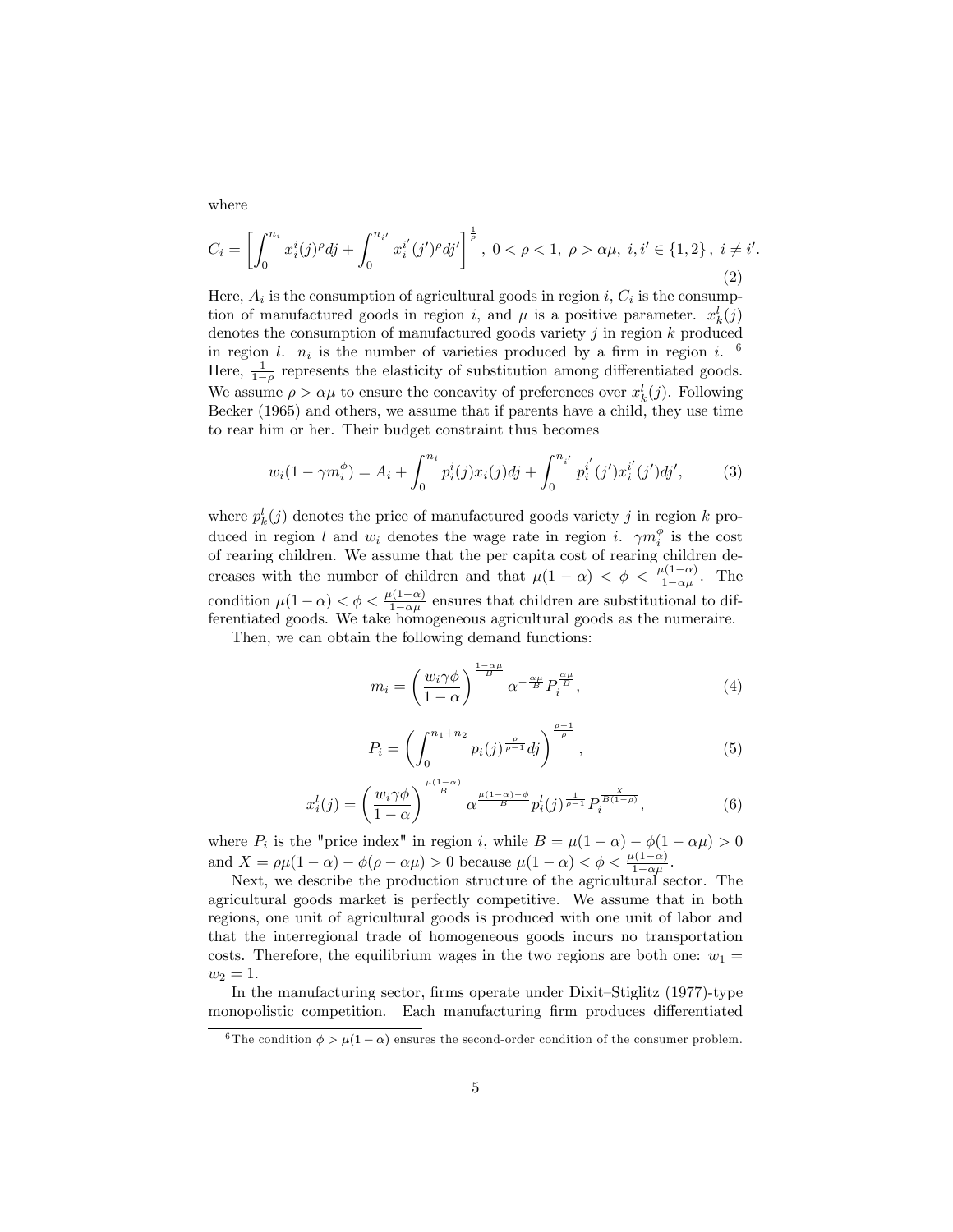goods, and each variety is produced by one firm. To start production activities, a firm in region  $j$  is required to pay a fixed input requirement that comprises f units of labor. Moreover, a firm uses one unit of labor in its region as the marginal input to produce one unit of manufactured goods. Potential firms can freely enter production activities as long as the pure profits are positive and they can choose to locate in a region where profits are higher. Under this production structure, each manufacturing firm sets the following constant markup (mill) price:

$$
p_1^1 = p_2^2 = \frac{1}{\rho}.\tag{7}
$$

The interregional trade of manufactured goods incurs "iceberg"-type transportation costs. If a firm in one region sends one unit of its good to the other region, it must dispatch T units of the good. Hence,  $T-1 > 0$  represents transportation costs. Thus, the price of imported manufactured goods in region *i* becomes  $T p_i^i$ and  $i \neq i'$ . The price index in region i can therefore be written as

$$
P_i = \frac{1}{\rho} \cdot (n_i + n_{i'} \tau)^{\frac{\rho - 1}{\rho}}, \ i, i' \in \{1, 2\}, \ i \neq i', \tag{8}
$$

where  $\tau \equiv T^{\frac{\rho}{\rho-1}}$  and  $\tau$  represent the freeness of trade.  $\tau = 0$  describes the case of autarky, whereas  $\tau = 1$  implies free trade. From (6) and (7), the profits of firms in regions 1 and 2 can be expressed as follows:

$$
\pi_i = (1-\rho)\rho^{\frac{\rho}{1-\rho}}\alpha^{\frac{\mu(1-\alpha)-\phi}{B}}\left(\frac{\gamma\phi}{1-\alpha}\right)^{\frac{\mu(1-\alpha)}{B}}\left[L_i P_i^{\frac{X}{B(1-\rho)}} + \tau L_{i'} P_{i'}^{\frac{X}{B(1-\rho)}}\right] - f, \ i, i' \in \{1, 2\} \,. \tag{9}
$$

#### 3 Equilibrium

In this section, we study the equilibrium that the manufacturing firms locate in both regions, that is

$$
\pi_1 = \pi_2. \tag{10}
$$

From (9) and (10), the relative price level is given by

$$
\frac{P_1}{P_2} = \left(\frac{L_2}{L_1}\right)^{\frac{B(1-\rho)}{X}}.\tag{11}
$$

In this model, because region 1 is larger than region 2, the price level in region 1 is lower than that in region 2. From (4) and (11), we can thus obtain the relative fertility rates as follows:

$$
\frac{m_1}{m_2} = \left(\frac{L_2}{L_1}\right)^{\frac{\alpha \mu (1-\rho)}{X}} = l^{\frac{-\alpha \mu (1-\rho)}{X}}.
$$
\n(12)

From  $L_1 > L_2$ , the fertility rates in region 1 are lower than those in region 2. To summarize the results of (11) and (12), we obtain the following proposition.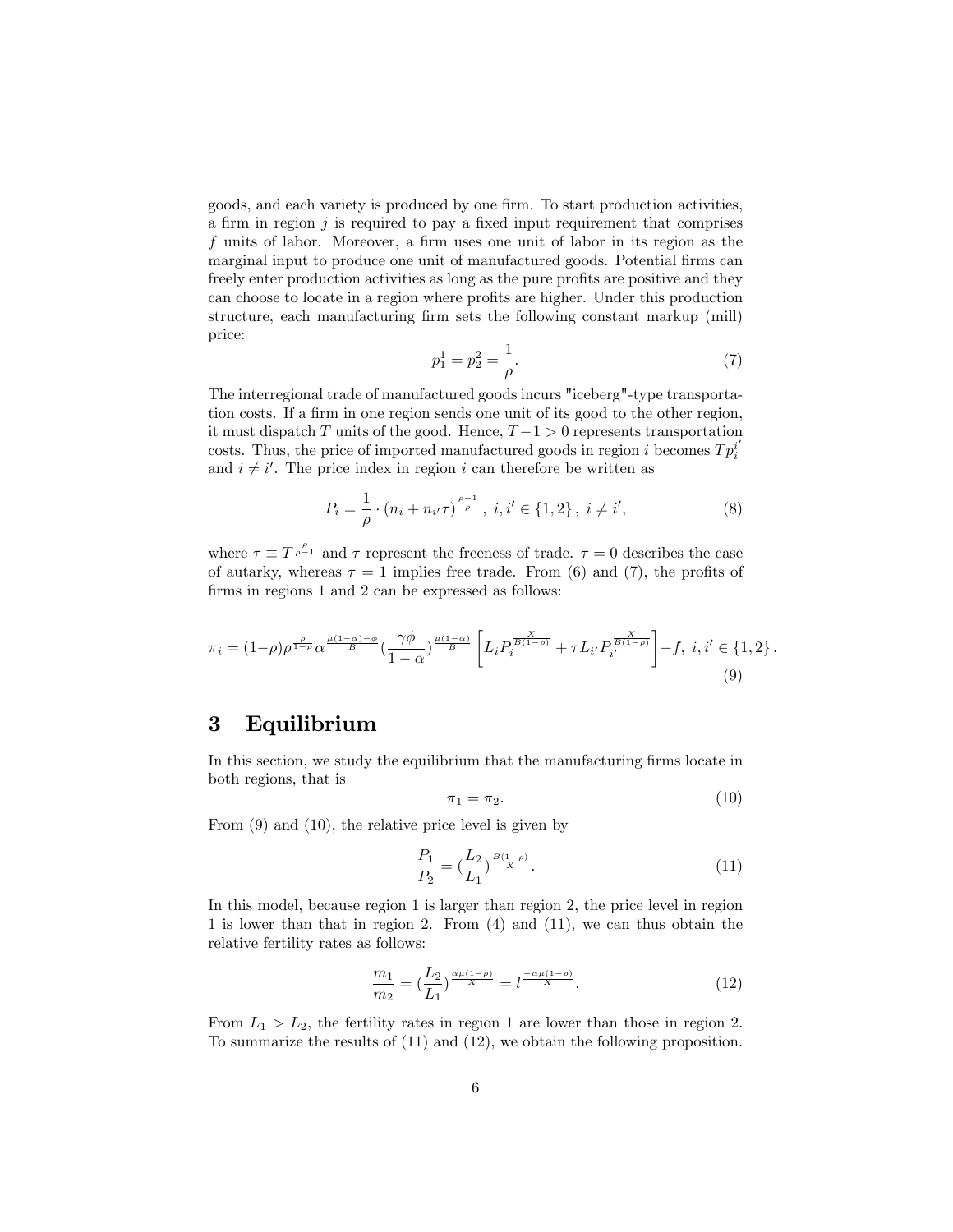Proposition 1 The larger region has a lower price level and lower fertility rates.

We can explain this proposition intuitively. In the larger region, demand is higher and thus manufacturing firms agglomerate there. Thus, the price level in region 1 is lower than that in region 2 and larger regions consume more manufactured goods. In this model, because manufactured goods and bearing children are substitutes, parents that live in larger regions bear fewer children.

By substituting (11) into (8), the relationship between  $n_1$  and  $n_2$  is given by

$$
n_1 = \frac{l^{\frac{\rho B}{X}} - \tau}{1 - \tau l^{\frac{\rho B}{X}}} n_2,
$$
\n(13)

where l denotes the relative population size, that is  $l \equiv L_1/L_2 > 1$ . From (13), the number of Örms locating in region 1 is larger than the number of firms locating in region 2.<sup>7</sup> Then, firms agglomerate in the larger region. Eq. (13) shows that when  $n_1 > 0$  and  $n_2 > 0$ ,  $\tau < l^{\frac{-\rho B}{X}} \equiv \overline{\tau}$ . When  $\tau > \overline{\tau}$ , all manufacturing firms locate in region 1. From  $(13)$  and the free-entry condition of  $\pi_1 = 0$ , the number of manufacturing firms locating in region 2 is given by <sup>8</sup>

$$
n_2 = \frac{1 - \tau l^{\frac{\rho B}{X}}}{1 - \tau} (1 + \tau)^{\frac{-\alpha \mu \phi (1 - \rho)}{X}} \Psi^{-\frac{\rho B}{X}},
$$
(15)

where

$$
\Psi = f(1-\rho)^{-1} \rho^{\frac{\alpha\mu\phi}{B}} \alpha^{\frac{\phi-\mu(1-\alpha)}{B}} \left(\frac{\gamma\phi}{1-\alpha}\right)^{\frac{-\mu(1-\alpha)}{B}} L_2^{-1}.
$$
 (16)

Then, by differentiating (15) and (13) with respect to  $\tau$ , we can obtain the following equations:

$$
\frac{\partial n_2}{\partial \tau} = -n_2 \left[ \frac{l^{\frac{\rho B}{X}} - 1}{(1 - \tau)(1 - \tau l^{\frac{\rho B}{X}})} + \frac{\alpha \mu \phi (1 - \rho)}{(1 + \tau)X} \right] \Psi^{-\frac{\rho B}{X}} < 0,\tag{17}
$$

$$
\frac{\partial n_1}{\partial \tau} = \frac{n_2}{(1 - \tau^2)(1 - \tau l \frac{\rho B}{X})X} F(\tau),\tag{18}
$$

where

$$
F(\tau) = (1+\tau)(l^{\frac{\rho B}{X}} - 1)X - \alpha \mu \phi (1-\tau)(1-\rho)(l^{\frac{\rho B}{X}} - \tau). \tag{19}
$$

Thus, we can obtain the following proposition (see the Appendix for the proof).

#### **Proposition 2** Suppose  $\tau < \overline{\tau}$  is satisfied.

1) A decline in transportation costs decreases the number of manufacturing firms locating in region 2.

<sup>7</sup>By subtracting the denominator of (13) from the numerator of (13), we can show  $\frac{n_1}{n_2} > 1$ .

$$
l^{\frac{\rho B}{X}} - \tau - 1 + \tau l^{\frac{\rho B}{X}} = (1 + \tau)(l^{\frac{\rho B}{X}} - 1) > 0,
$$
\n(14)

because  $l > 1$ .

<sup>8</sup> See the Appendix for the proof.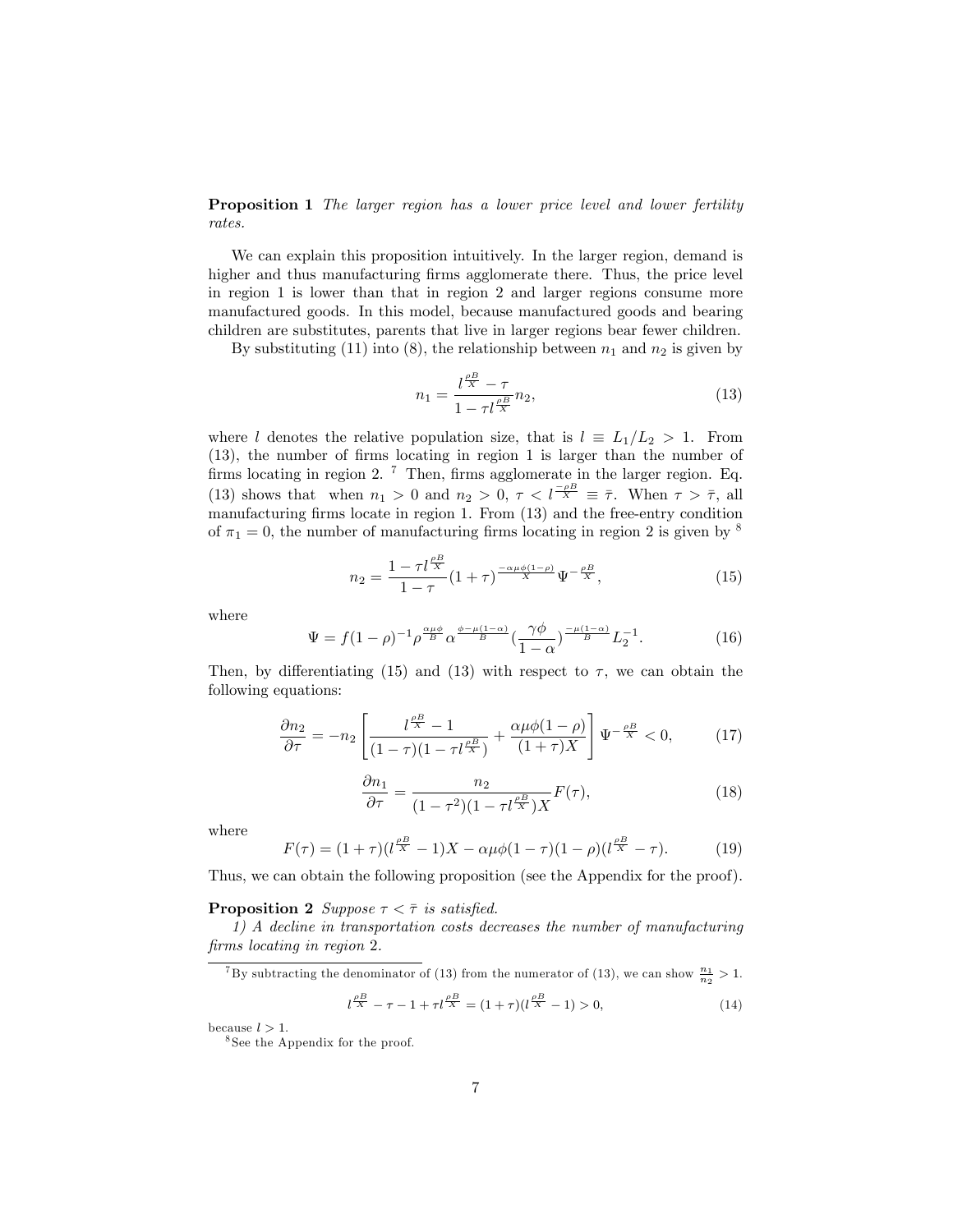2) When  $l > (\frac{X}{X-\alpha\mu\phi(1-\rho)})^{\frac{X}{\rho B}}$ , a decline in transportation costs increases the number of manufacturing firms locating in region 1. When  $1 < l < (\frac{X}{X-\alpha\mu\phi(1-\rho)})^{\frac{X}{\rho B}}$ holds, a decline in transportation costs decreases the number of manufacturing firms locating in region 1 in  $0 < \tau < \tau^*$ , where  $F(\tau^*) = 0$ , while a decline in transportation costs increases the number of manufacturing firms locating in region 1 in  $\tau^* < \tau < \overline{\tau}$ .

3) A decline in transportation costs decreases the total number of manufacturing firms.

In this model, in which we assume that region 1 is larger than region 2, the demand level of region 1 is larger than that of region 2, meaning that some manufacturing Örms move their production plants to the larger region. The subsequent decline in transportation costs lowers the number of firms locating in region 2 and increases the number of manufacturing firms locating in region 1. By contrast, it could be considered that the decline in transportation costs facilitates exports to the manufacturing firms located in both regions. Consequently, the manufactured goods market becomes competitive and the profits generated by manufacturing firms drop. Therefore, the number of manufacturing firms locating in region 1 decreases. We also investigate how this decline in transportation costs affects the price indexes and fertility rates in both regions. Thus, we can obtain the following proposition (see the Appendix for the proof).

**Proposition 3** Suppose  $\tau < \overline{\tau}$  is satisfied. A decline in transportation costs decreases the price indexes and fertility rates in both regions.

Furthermore, such a decline in the interregional transportation costs of manufactured goods lowers the price levels in both regions. Because manufactured goods and bearing children are substitutes, a decrease in the price of manufactured goods reduces the number of children.

In the next step, we examine the case that  $\tau > \overline{\tau}$ . When  $\tau > \overline{\tau}$ , all manufacturing firms agglomerate in region 1 and  $n_2 = 0$ . Eqs. (??) and (4) show that in this case

$$
\frac{m_1}{m_2} = \tau^{\frac{\alpha \mu (1-\rho)}{\rho X}}.\tag{20}
$$

When  $\tau > \overline{\tau}$ ,  $\tau \frac{\alpha \mu (1-\rho)}{\rho X} > \left(\frac{L_2}{L_1}\right)^{\frac{\alpha \mu (1-\rho)}{X}} = l^{\frac{-\alpha \mu (1-\rho)}{X}}$ . Thus, the full agglomeration of manufacturing Örms (i.e., when all manufacturing Örms agglomerate in the large region) reduces the difference in the fertility rates of the two regions.

**Proposition 4** When  $\tau > \overline{\tau}$ , the full agglomeration of manufacturing firms occurs, reducing the difference in fertility rates between the two regions with a decline in transportation costs.

This proposition states that when transportation costs lower, full agglomeration is observed. If full agglomeration occurs, the difference in the fertility rates between the large and small regions begins to reduce. Moreover, another decline in transportation costs reduces the difference between these fertility rates further, since  $\partial \tau \frac{\alpha \mu (1-\rho)}{\rho X}/\tau > 0$ .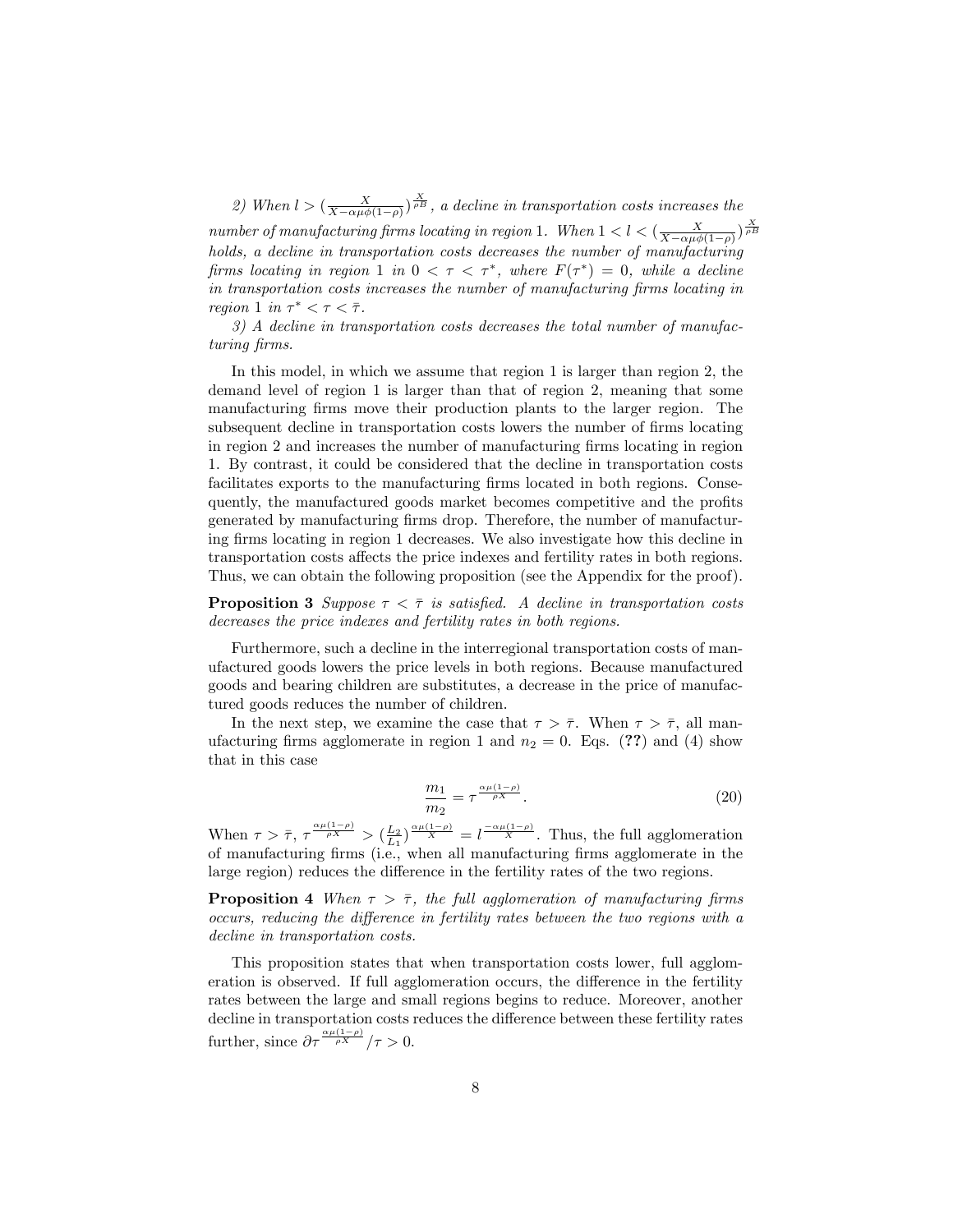#### 4 Multi-region case

In this section, we extend the presented model by assuming that there are  $N > 2$  regions. Region i hosts an exogenously given mass of  $L_i$  consumers and  $L_1 > L_2 > ... > L_N$  holds. In addition, the preferences of each region are identical and the utility function is given by (1). Then, although demand for manufactured goods and for bearing children is the same as that detailed in the previous section, the price index in region  $i$  is given by

$$
P_i = \left[\sum_{k=1}^{N} \int_0^{n_k} p_i^k(j) \frac{\rho}{\rho - 1} dj\right]^{\frac{\rho - 1}{\rho}}.
$$
 (21)

The production structures of the agricultural goods and manufactured goods sectors remain the same as before. Thus, the wage rate in each region becomes unity, because the interregional trade of agricultural goods incurs no costs and one unit of agricultural goods is produced with one unit of labor in each region. For the manufactured goods sector, the interregional transportation costs of manufactured goods remain the same for analytical simplicity. Therefore, the price of manufactured goods becomes  $p_i^i = 1/\rho$  and  $p_k^i = T/\rho$ , while  $i \neq k$ . Hence, the profits of the manufacturing firms locating in region  $i$  are given by

$$
\pi_i = (1-\rho)\rho^{\frac{\rho}{1-\rho}}\alpha^{\frac{\mu(1-\alpha)-\phi}{B}}\left(\frac{\gamma\phi}{1-\alpha}\right)^{\frac{\mu(1-\alpha)}{B}} \left[ (1-\tau)L_i P_i^{\frac{X}{B(1-\rho)}} + \tau \sum_{k=1}^N L_k P_k^{\frac{X}{B(1-\rho)}} \right] - f.
$$
\n(22)

The price index in region i becomes

$$
P_i = \frac{1}{\rho} \left[ (1 - \tau) n_i + \tau \sum_{k=1}^{N} n_k \right]^{\frac{\rho - 1}{\rho}}.
$$
 (23)

Now, we examine the equilibria of the manufacturing firms located in each region. Thus,  $\pi_1 = \pi_2 = ... = \pi_N$  holds. From (22) and (23), the relative price index between region  $i$  and region  $k$  is given by

$$
\frac{P_i}{P_k} = \left(\frac{L_k}{L_i}\right)^{\frac{B(1-\rho)}{X}}.\tag{24}
$$

Thus, a larger region has a lower price index, and from  $L_1 > L_2 > ... > L_N$ ,  $P_1 < P_2 < \ldots < P_N$  holds. Because the larger region attracts more manufacturing firms, the price level in that region is lower. By using the above equation, we can obtain the relative fertility rates of regions  $i$  and  $k$  as follows:

$$
\frac{m_i}{m_k} = \left(\frac{L_k}{L_i}\right)^{\frac{\alpha \mu (1-\rho)}{X}}.\tag{25}
$$

This equation shows that a larger region has lower fertility rates, and from  $L_1 > L_2 > ... > L_N$ ,  $m_1 < m_2 < ... < m_N$  holds. Because the price level in the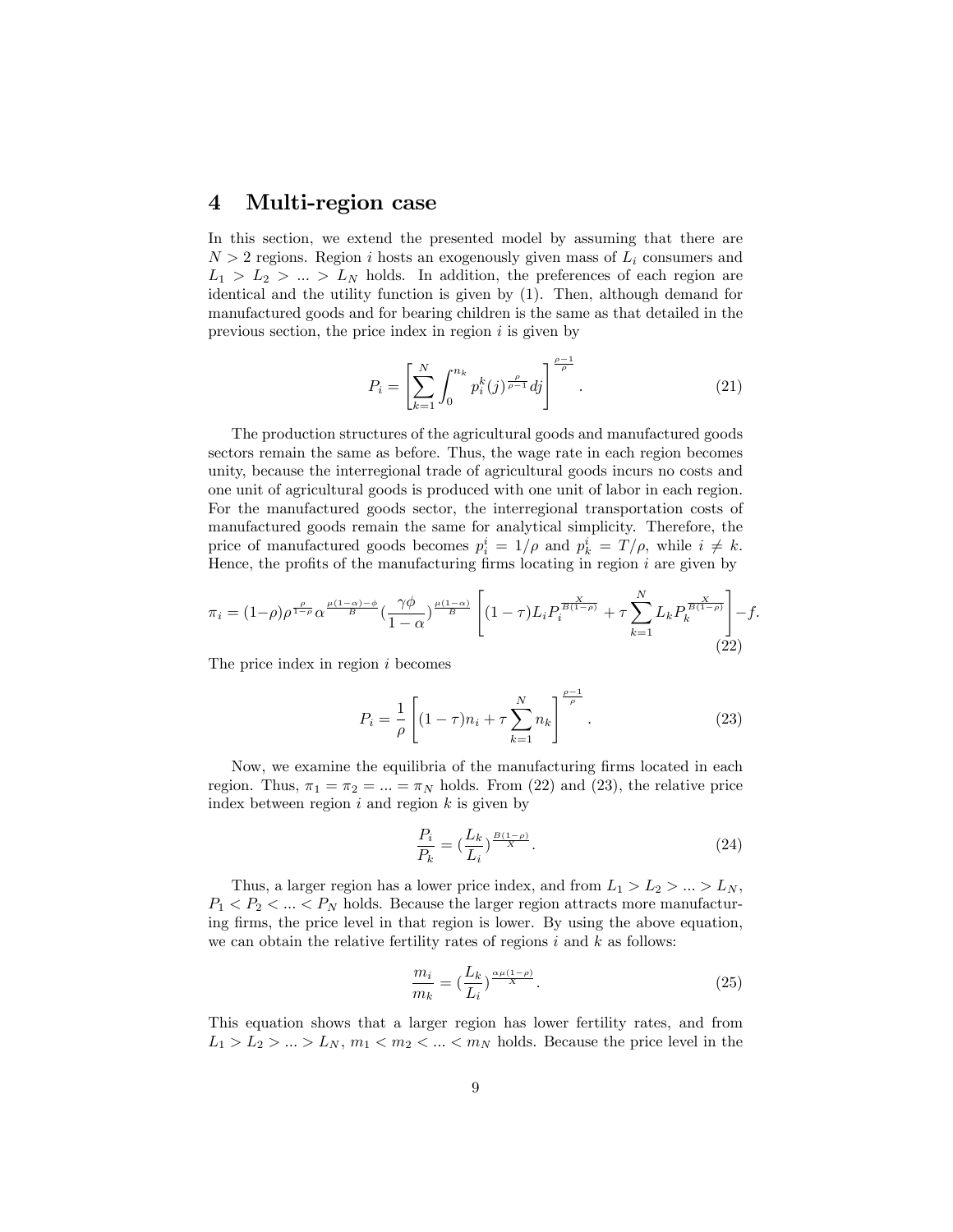larger region is lower, consumers in that region consume more manufactured goods compared with bearing children. Hence, by summarizing the results of the multi-region case, the following proposition can be obtained:

Proposition 5 In the multi-region case, both the price level and fertility rates in the larger region reduce.

This proposition states that fertility rates in large regions are lower than those in small regions, which is consistent with the findings of previous studies. Manufacturing firms agglomerate in large regions, which lowers their price indexes. Consequently, the relative price of working time, which provides agents with their nominal incomes, to bearing children is higher in large regions than it is small regions. Therefore, agents in large regions have fewer children than those in small regions. Hence, the number of firms in region  $i$  can be described  $as<sup>9</sup>$ 

$$
n_{i} = \frac{1}{1-\tau} \left( \frac{1-\tau + \tau N}{\eta} \right)^{\frac{B\rho}{X}} \left( \rho L_{i}^{\frac{B\rho}{X}} - \frac{\rho \tau}{1-\tau + \tau N} \sum_{k=1}^{N} L_{k}^{\frac{B\rho}{X}} \right). \tag{26}
$$

where  $\eta \equiv f(1-\rho)^{-1} \rho^{\frac{\rho}{1-\rho}} \alpha^{\frac{\phi-\mu(1-\alpha)}{B}} (\frac{\gamma \phi}{1-\alpha})^{-\frac{\mu(1-\alpha)}{B}}$ . The term  $\frac{\rho \tau}{1-\tau+\tau N}$  is the increasing function of  $\tau$  and becomes zero when  $\tau = 0$ . When  $\tau = 1$ ,  $\frac{\rho \tau}{1-\tau+\tau N} =$  $\frac{\rho}{N}$ . Then, in the regions where

$$
L_i^{\frac{B\rho}{X}}-\frac{1}{N}\sum_{k=1}^NL_k^{\frac{B\rho}{X}}<0
$$

is satisfied, the transportation cost level  $\tau_i^*$  satisfies  $L_i^{\frac{B_\rho}{i}} - \frac{\tau_i^*}{1 - \tau_i^* + \tau_i^* N} \sum_{k=1}^N L_k^{\frac{B_\rho}{i}} =$ 0. Therefore,  $n_i = 0$ , when  $\tau \geq \tau_i^*$ . In addition, we can observe that  $\tau_1^* < \tau_2^*$ , when  $L_1 < L_2$ . Thus, manufacturing firms disappear from smaller regions when transportation costs fall.

**Proposition 6** 1) In those regions in which  $L_i^{\frac{B\rho}{K}} - \frac{1}{N} \sum_{k=1}^N L_k^{\frac{B\rho}{K}} < 0$  is satisfied,  $n_i = 0$ , when  $\tau \geq \tau_i^*$ . 2)  $\tau_1^* < \tau_2^*$ , when  $L_1 < L_2$ .

When one region has no firms, the relative fertility rates of region  $i$ , which has no manufacturing firms, to those of region  $k$ , which has manufacturing firms  $is^{10}$ 

$$
\frac{m_i}{m_k} = \left(\frac{1 - \tau + \tau N}{\tau} \frac{L_i^{\frac{B\rho}{X}}}{\sum_{k=1}^N L_k^{\frac{B\rho}{X}}}\right)^{\frac{(1-\rho)\alpha\mu}{\rho B}}.
$$
\n(27)

Therefore,  $m_i/m_k > 1$  and  $\partial (m_i/m_k)/\tau < 0$ , since  $\rho L_i^{\frac{B\rho}{X}} - \frac{\rho \tau}{1 - \tau + \tau N} \sum_{k=1}^N L_k^{\frac{B\rho}{X}}$ .

<sup>&</sup>lt;sup>9</sup>We show the process with which we derive Eq.  $(26)$  in the Appendix.

 $10$  We show the process with which we derive Eq. (27) in the Appendix.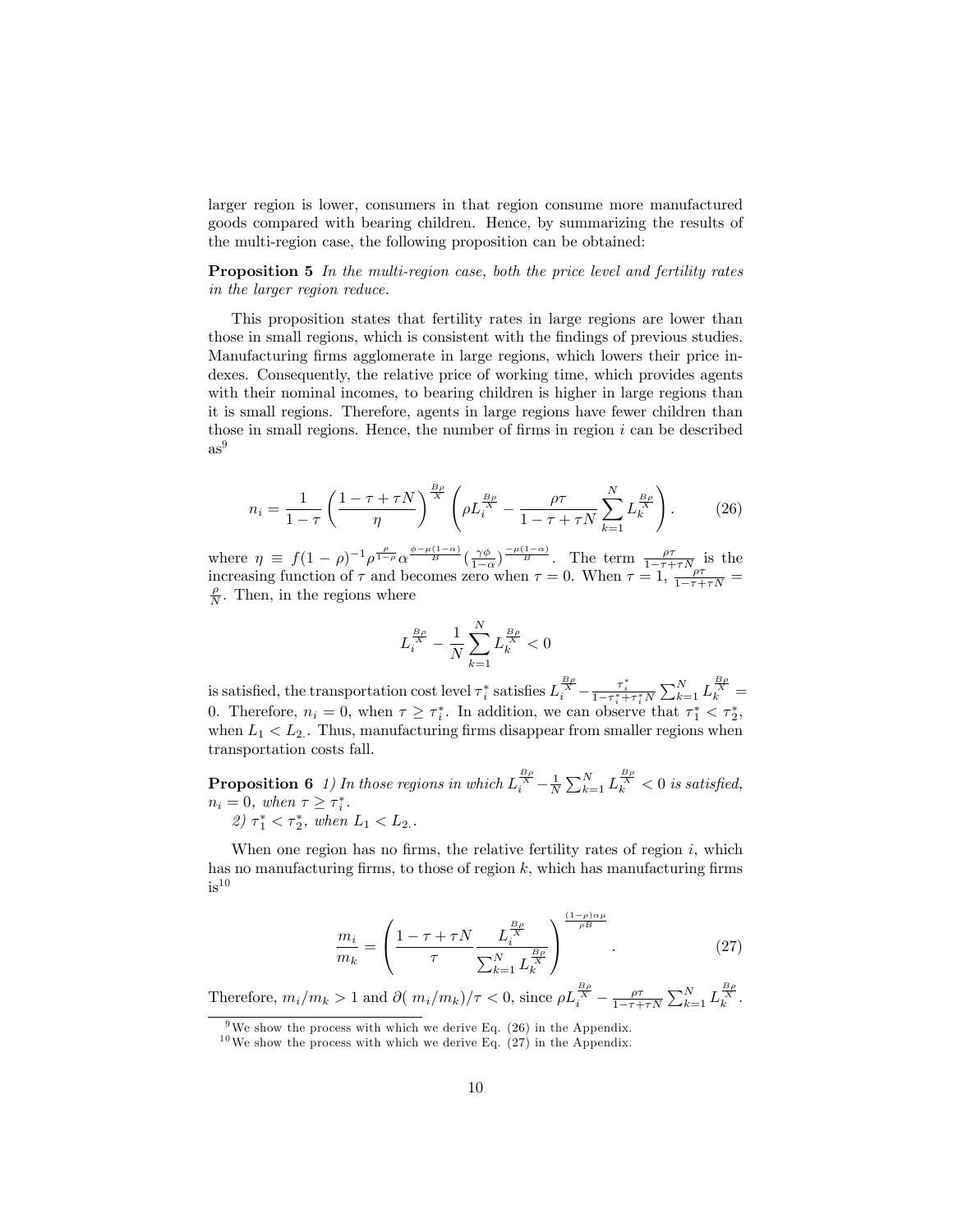**Proposition 7** The fertility rates of (smaller) regions that have no manufacturing firms are larger than those of (larger) regions that have manufacturing firms. Moreover, the difference in the fertility rates of these two regions reduces with a decline in transportation costs.

In summary, by using the multi-region case, we showed that (i) the number of manufacturing Örms is larger in small regions than it is in large regions and (ii) fertility rates in small regions are higher than those in large regions. Furthermore, (iii) when transportation costs become low, small regions lose manufacturing firms. Finally, (iv) fertility rates in small regions are higher than they are in regions that have manufacturing firms.

#### 5 Conclusion

In this paper, we presented an interregional trade model that has endogenous fertility rates in the manner of those of Krugman (1980), Helpman and Krugman (1985), and Fujita, Krugman, and Venables (1999). By using the presented model, we showed that manufacturing firms agglomerate in a large region, which lowers fertility rates in a large region compared with a small region. In addition, we found that a decline in transportation costs results in the agglomeration of manufacturing firms, which also lowers the fertility rates in both large and small regions. Moreover, by extending our two-region model to a multi-region one, we showed that the number of manufacturing firms in larger regions is always greater than that in the smaller regions, meaning that fertility rates in the larger region are always lower than those in the smaller region.

In our model, consumerism is an important determinant of fertility rates; however, many other candidates may influence fertility rates, too. In this regard, future research should aim to construct an interregional trade model with a quality/quantity trade-off in line with Becker, Murphy, and Tamura (1991). The second limitation of our model is that it is static. Constructing a dynamic interregional trade model is therefore another possible research extension for future studies.

#### References

- [1] G. S. Becker, L. V. Murphy, R. Tamura, Human capital, fertility and economic growth. Journal of Political Economy 98 (1991) 12-37.
- [2] Cabinet Office, Government of Japan (2004) White Paper on Birthrate-Declining Society 2004.
- [3] A. Dixit, J. Stiglitz, Monopolistic competition and optimum product diversity. American Economic Review 67 (1977) 297-308.
- [4] Z. Eckstein, K. I. Wolpin, Endogenous fertility and optimum population size. Journal of Public Economics 27 (1985) 93-106.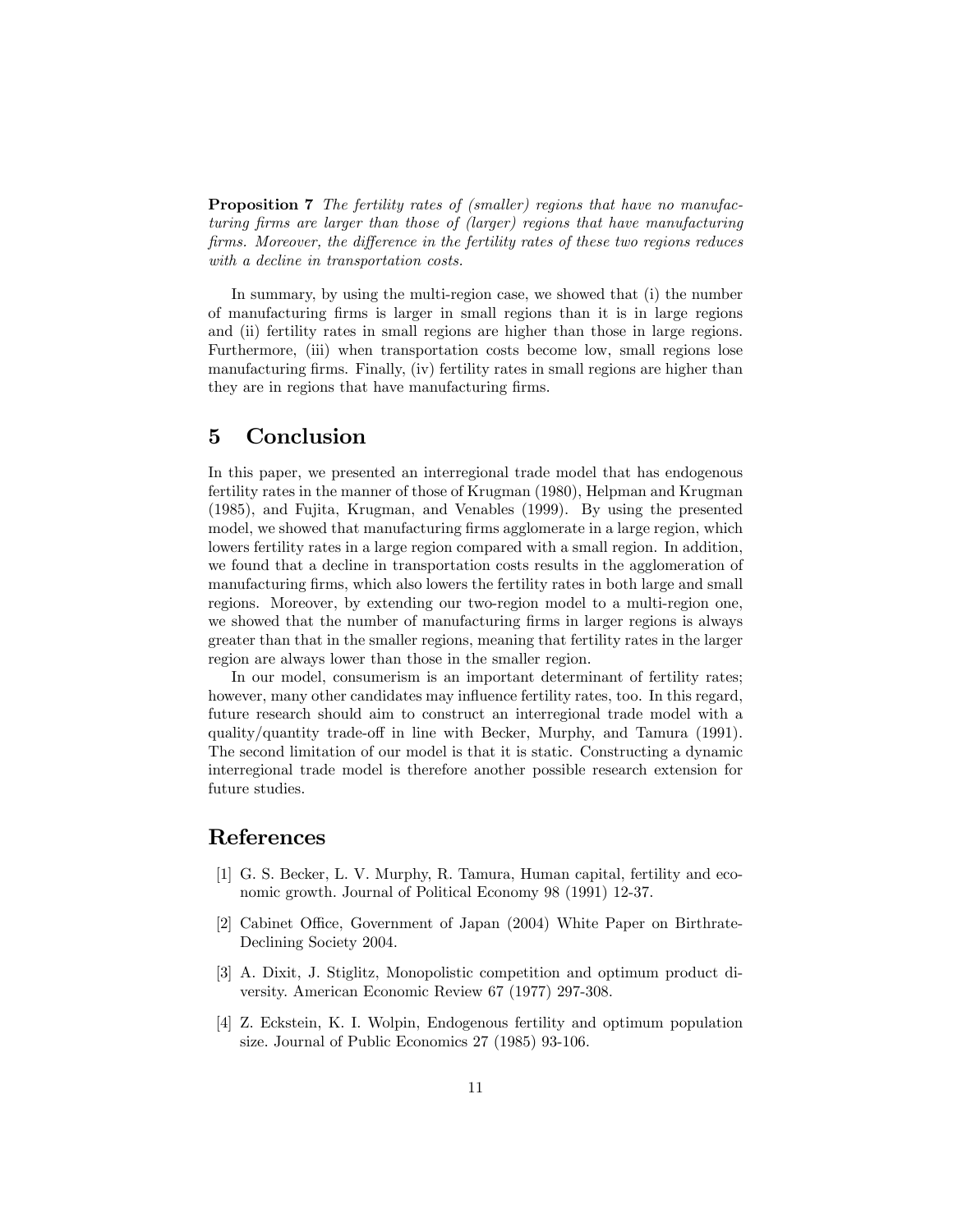- [5] M. Fujita, P. Krugman, A. Venables, Spatial Economy: Cities, Regions, and International Trade. (1999) Cambridge: MIT Press.
- [6] O. Galor, D. N. Weil, Population, technology and growth: From Malthusian stagnation to the demographic transition and beyond. American Economic Review 90 (2000) 806-828.
- [7] E. Helpman, P. Krugman, Market Structure and Foreign Trade. (1985) Cambridge: MIT Press.
- [8] S. Kalemli-Ozcan, H. E. Ryder, D. N. Weil, Mortality decline, human capital investment, and economic growth. Journal of Development Economics 62 (2000) 1-23.
- [9] S. Kalemli-Ozcan, Does the mortality decline promote economic growth? Journal of Economic Growth 7 (2002) 411-439.
- [10] S. Kalemli-Ozcan, A stochastic model of mortality, fertility and human capital investment. Journal of Development Economics 70 (2003) 103-118.
- [11] P. Krugman Scale economics, product differentiation, and the pattern of trade, American Economics Review 70 (1980) 950-959.
- [12] W. Lutz, Future reproductive behavior in industrialized countries, In: Lutz W (ed) The future population of the world (1996) rev. ed., New York: Earthscan 253-277.
- [13] A. Maruyama, K. Yamamoto, Variety expansion and fertility rates, Journal of Population Economics 23 (2010) 57-71.
- [14] National Vital Statistics Report. 59 (2010) http://www.cdc.gov/nchs/data/nvsr/nvsr59/nvsr59\_01.pdf
- [15] Y. Sato, K. Yamamoto, Population concentration, urbanization, and demographic transition. Journal of Urban Economics 58 (2005) 45-61.
- [16] Y. Sato, Economic geography, fertility and migration, Journal of Urban Economics 61 (2007) 372-287.
- [17] C. J. Simon, R. Tamura, Do higher rents discourage fertility? Evidence from U.S. cities, 1940-2000, Regional Science and Urban Economics 39 (2009) 33-42.
- [18] R. Tamura, Human capital and the switch from agriculture to industry. Journal of Economic Dynamics and Control 27 (2002) 207-242.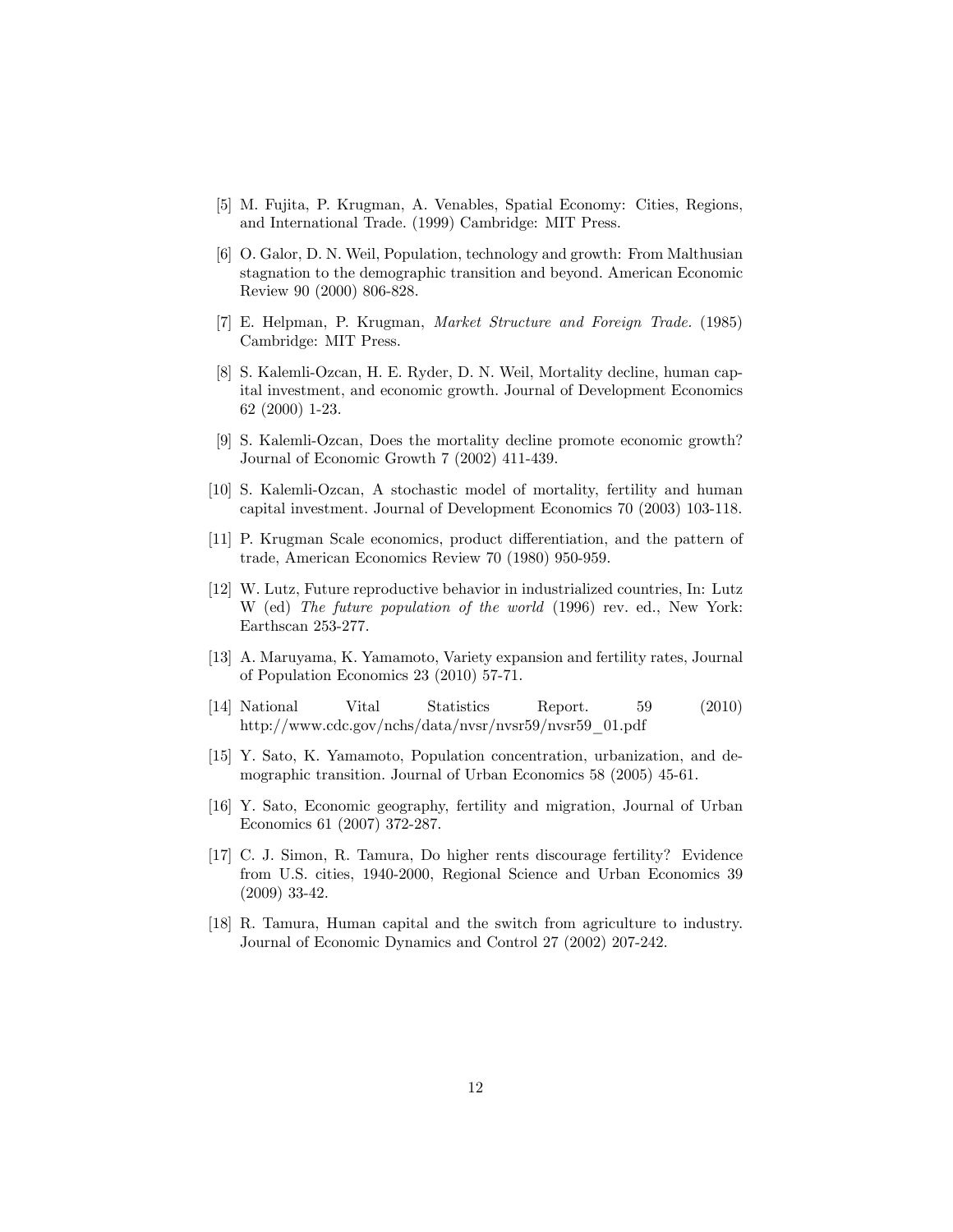## A The derivation of (15)

In this Appendix, we show the derivation of (15). From the free-entry condition, we can obtain the following equation:

$$
(1-\rho)\rho^{\frac{\rho}{1-\rho}}\alpha^{\frac{\mu(1-\alpha)-\phi}{B}}\left(\frac{\gamma\phi}{1-\alpha}\right)^{\frac{\mu(1-\alpha)}{B}}\left[L_1P_1^{\frac{X}{B(1-\rho)}}+\tau L_2P_2^{\frac{X}{B(1-\rho)}}\right]=f.\tag{28}
$$

By using (8) and (13), we can rewrite the square brackets of (28) as follows:

$$
\left[L_1 P_1^{\frac{X}{B(1-\rho)}} + \tau L_2 P_2^{\frac{X}{B(1-\rho)}}\right] = L_2 \rho^{\frac{-X}{B(1-\rho)}} \left[l(n_1 + \tau n_2)^{\frac{-X}{\rho B}} + \tau (\tau n_1 + n_2)^{\frac{-X}{\rho B}}\right]
$$

$$
= L_2 \left(\frac{(1-\tau^2)\rho n_2}{1-\tau l^{\frac{\rho B}{X}}}\right)^{-\frac{X}{\rho B}} (1+\tau).
$$
(29)

Then, by substituting (29) into (28), we can obtain the number of manufacturing firms locating in region 2.

### B Proof of Proposition 2

#### B.1 Proof of (1) and (2) of Proposition 2

By differentiating (15) with respect to  $\tau$ , we can obtain the following equation:

$$
\Psi^{\frac{\rho B}{X}} \frac{\partial n_2}{\partial \tau} = n_2 \left[ -\frac{l^{\frac{\rho B}{X}}}{1 - \tau l^{\frac{\rho B}{X}}} + \frac{1}{1 - \tau} - \frac{\alpha \mu \phi (1 - \rho)}{(1 + \tau)X} \right]
$$
  
= 
$$
-n_2 \left[ \frac{l^{\frac{\rho B}{X}} - 1}{(1 - \tau)(1 - \tau l^{\frac{\rho B}{X}})} + \frac{\alpha \mu \phi (1 - \rho)}{(1 + \tau)X} \right] < 0,
$$
 (30)

because  $\tau < \bar{\tau}$ . Then, we can differentiate (13) with respect to  $\tau$  as follows:

$$
\frac{\partial n_1}{\partial \tau} = \frac{l^{\frac{2\rho B}{X}} - 1}{(1 - \tau l^{\frac{\rho B}{X}})^2} n_2 + \frac{l^{\frac{\rho B}{X}} - \tau}{1 - \tau l^{\frac{\rho B}{X}}} \frac{\partial n_2}{\partial \tau}.
$$
(31)

By substituting (30) into the above equation, we obtain

$$
\frac{\partial n_1}{\partial \tau} = n_2 \left[ \frac{(1-\tau)(l^{\frac{2\rho B}{X}} - 1) - (l^{\frac{\rho B}{X}} - \tau)(l^{\frac{\rho B}{X}} - 1)}{(1-\tau)(1-\tau l^{\frac{\rho B}{X}})^2} - \frac{\alpha \mu \phi (1-\rho)}{(1+\tau)X} \frac{l^{\frac{\rho B}{X}} - \tau}{1-\tau l^{\frac{\rho B}{X}}} \right]
$$

$$
= \frac{n_2}{1-\tau l^{\frac{\rho B}{X}}} \left[ \frac{l^{\frac{\rho B}{X}} - 1}{1-\tau} - \frac{\alpha \mu \phi (1-\rho)(l^{\frac{\rho B}{X}} - \tau)}{(1+\tau)X} \right]
$$

$$
= \frac{n_2}{(1-\tau^2)(1-\tau l^{\frac{\rho B}{X}})X} F(\tau), \tag{32}
$$

where

$$
F(\tau) = (1+\tau)(l^{\frac{\rho B}{X}} - 1)X - \alpha \mu \phi (1-\tau)(1-\rho)(l^{\frac{\rho B}{X}} - \tau). \tag{33}
$$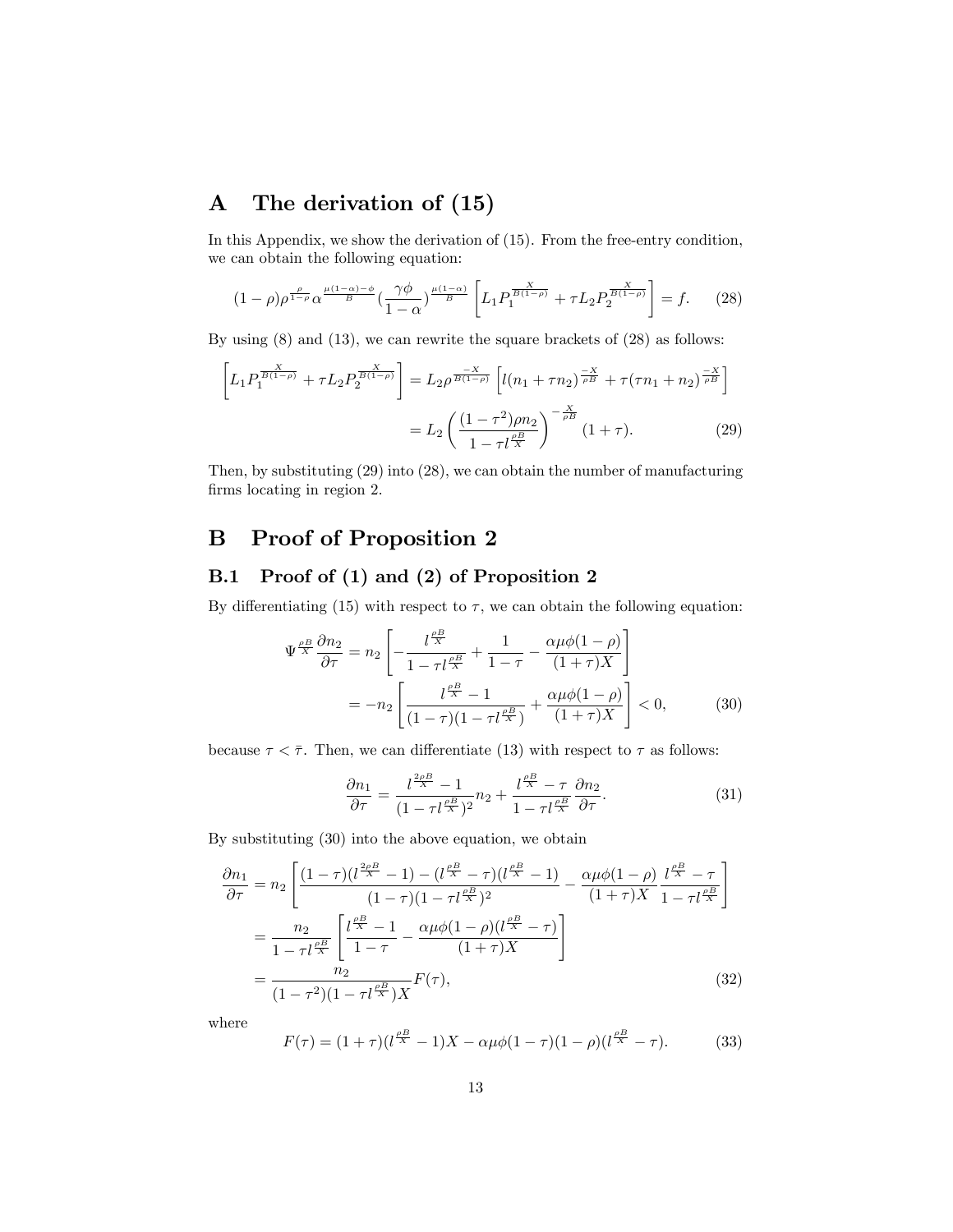From (32), the sign of  $\partial n_1/\partial \tau$  depends on the sign of  $F(\tau)$ . The first derivative of  $F(\tau)$  and the second derivative of  $F(\tau)$  are given by

$$
F'(\tau) = (l^{\frac{\rho B}{X}} - 1)X + \alpha \mu \phi (1 - \rho)(l^{\frac{\rho B}{X}} + 1 - 2\tau) > 0,
$$
 (34)

$$
F''(\tau) = -2\alpha\mu\phi(1-\rho) < 0. \tag{35}
$$

Thus,  $F(\tau)$  is a monotonically increasing function in  $0 < \tau < \overline{\tau}$ . The value of  $F(\bar{\tau})$  is given by

$$
F(\bar{\tau}) = (l^{\frac{\rho B}{X}} - l^{-\frac{\rho B}{X}})Q + \alpha \mu \phi (1 - \rho)(1 - l^{-\frac{2\rho B}{X}}) > 0.
$$
 (36)

Therefore, because  $F(\tau)$  is a monotonically increasing function and  $F(\bar{\tau})$  is positive, when  $F(0)$  is positive,  $F(\tau) > 0$  holds in  $0 < \tau < \overline{\tau}$ . The value of  $F(0)$ is given by

$$
F(0) = (X - \alpha \mu \phi (1 - \rho)) l^{\frac{\rho B}{X}} - X.
$$
 (37)

When  $l > (\frac{X}{X-\alpha\mu\phi(1-\rho)})^{\frac{X}{\rho B}}$  holds,  $F(0)$  is positive and thus  $\partial n_1/\partial \tau$  is also positive. When  $l < (\frac{X}{X-\alpha\mu\phi(1-\rho)})^{\frac{X}{\rho B}}$  holds,  $F(0)$  is negative. In this case, there exists  $\tau^*$ , which satisfies  $F(\tau^*) = 0$ . Therefore, when  $0 < \tau < \tau^*$ ,  $F(\tau)$  is negative and  $\partial n_1/\partial \tau$  is also negative. When  $\tau^* < \tau < \overline{\tau}$ ,  $F(\tau)$  is positive and  $\partial n_1/\partial \tau$  is also positive.

#### B.2 Proof of (3) of Proposition 2

The total number of manufacturing firms is given by

$$
n_1 + n_2 = (1 + \tau)^{-\frac{\alpha \mu \phi (1 - \rho)}{X}} (l^{\frac{\rho B}{X}}) \Psi^{-\frac{\rho B}{X}}.
$$
 (38)

Then, by differentiating the above equation with respect to  $\tau$ , we can obtain

$$
\frac{\partial (n_1 + n_2)}{\partial \tau} = -\frac{\alpha \mu \phi (1 - \rho)}{X} (l^{\frac{\rho B}{X}} - 1)(1 + \tau)^{-\frac{\alpha \mu \phi (1 - \rho) + X}{X}} \Psi^{-\frac{\rho B}{X}} < 0. \tag{39}
$$

Thus, a decline in transportation costs decreases the total number of manufacturing firms.

## C Proof of Proposition 3

Neither (11) nor (12) depends on  $\tau$ . Therefore,  $\frac{\partial P_1}{\partial \tau} = \frac{\partial P_2}{\partial \tau}$  and  $\frac{\partial m_1}{\partial \tau} = \frac{\partial m_2}{\partial \tau}$  hold. By substituting (13) into (8), the price index in region 1 is represented by

$$
P_1 = \frac{l^{\frac{(\rho-1)B}{X}}}{\rho} \left[ \frac{(1-\tau^2)n_2}{1-\tau l^{\frac{\rho B}{X}}} \right]^{\frac{\rho-1}{\rho}}.
$$
\n(40)

Because  $\rho < 1$ , the sign of  $\partial P_1/\partial \tau$  is not the same as the sign of the first derivative in the square brackets of (40). Then, in order to investigate the sign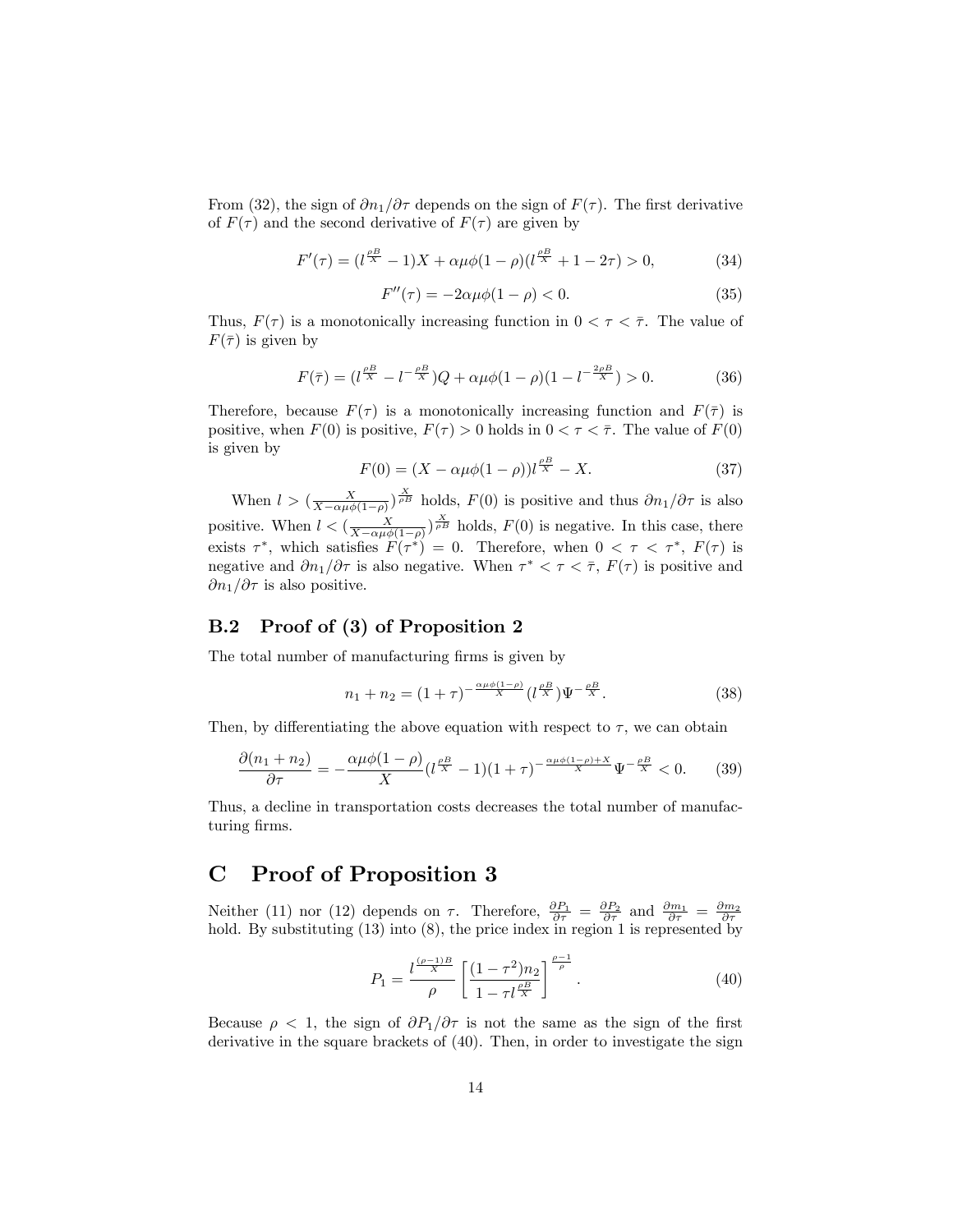of  $\partial P_1/\partial \tau$ , we can obtain the following equation by differentiating the square brackets of (40) with respect to  $\tau$ :

$$
\frac{\partial}{\partial \tau} \left( \frac{(1-\tau^2)n_2}{1-\tau l^{\frac{\rho B}{X}}} \right) = \frac{l^{\frac{\rho B}{X}}(1+\tau^2) - 2\tau}{(1-\tau l^{\frac{\rho B}{X}})^2} n_2 + \frac{1-\tau^2}{1-\tau l^{\frac{\rho B}{X}}} \frac{\partial n_2}{\partial \tau}.
$$
(41)

Then, by substituting (15) into the above equation, we can rewrite as follows:

$$
\frac{\partial}{\partial \tau} \left( \frac{(1-\tau^2)n_2}{1-\tau l^{\frac{B}{X}}} \right) = n_2 \left[ \frac{l^{\frac{\rho B}{X}} (1+\tau^2) - 2\tau}{(1-\tau l^{\frac{\rho B}{X}})^2} - \frac{(1+\tau)(l^{\frac{\rho B}{X}}-1)}{(1-\tau l^{\frac{\rho B}{X}})^2} - \frac{\alpha \mu \phi (1-\rho)(1-\tau)}{(1-\tau l^{\frac{\rho B}{X}})X} \right]
$$

$$
= n_2 \left[ \frac{-\tau (1-\tau)l^{\frac{\rho B}{X}} + 1 - \tau}{(1-\tau l^{\frac{\rho B}{X}})^2} - \frac{\alpha \mu \phi (1-\rho)(1-\tau)}{(1-\tau l^{\frac{\rho B}{X}})X} \right]
$$

$$
= \frac{n_2}{X} \frac{1-\tau}{1-\tau l^{\frac{\rho B}{X}}}[X - \alpha \mu \phi (1-\rho)] \tag{42}
$$

$$
= \frac{n_2}{X} \frac{1-\tau}{1-\tau l^{\frac{\rho B}{X}}} Q > 0. \tag{43}
$$

$$
=\frac{n_2}{X}\frac{1-\tau}{1-\tau l^{\frac{\rho B}{X}}}Q>0.\tag{43}
$$

Therefore, the sign of  $\partial P_1/\partial \tau$  is negative and thereby a decline in transportation costs decreases the price levels in both regions. Next, we investigate how trade liberalization affects fertility rates. By differentiating (4) with respect to  $\tau$ , we can obtain the following equation:

$$
\frac{\partial m_1}{\partial \tau} = \left(\frac{\gamma \phi}{1 - \alpha}\right)^{\frac{1 - \alpha \mu}{B}} \alpha^{-\frac{\alpha \mu}{B}} \frac{\alpha \mu}{B} P_1^{\frac{\alpha \mu - B}{B}} \frac{\partial P_1}{\partial \tau} < 0,\tag{44}
$$

because  $\partial P_1/\partial \tau < 0$ . Therefore, a decline in transportation costs decreases fertility rates in both regions.

# D The derivations of (26) and (27)

In the multi-region case,

$$
\pi_i = (1-\rho)\rho^{\frac{\rho}{1-\rho}}\alpha^{\frac{\mu(1-\alpha)-\phi}{B}}\left(\frac{\gamma\phi}{1-\alpha}\right)^{\frac{\mu(1-\alpha)}{B}}\left[(1-\tau)L_iP_i^{\frac{X}{B(1-\rho)}} + \tau\sum_{k=1}^N L_kP_k^{\frac{X}{B(1-\rho)}}\right] - f,
$$
\n(45)